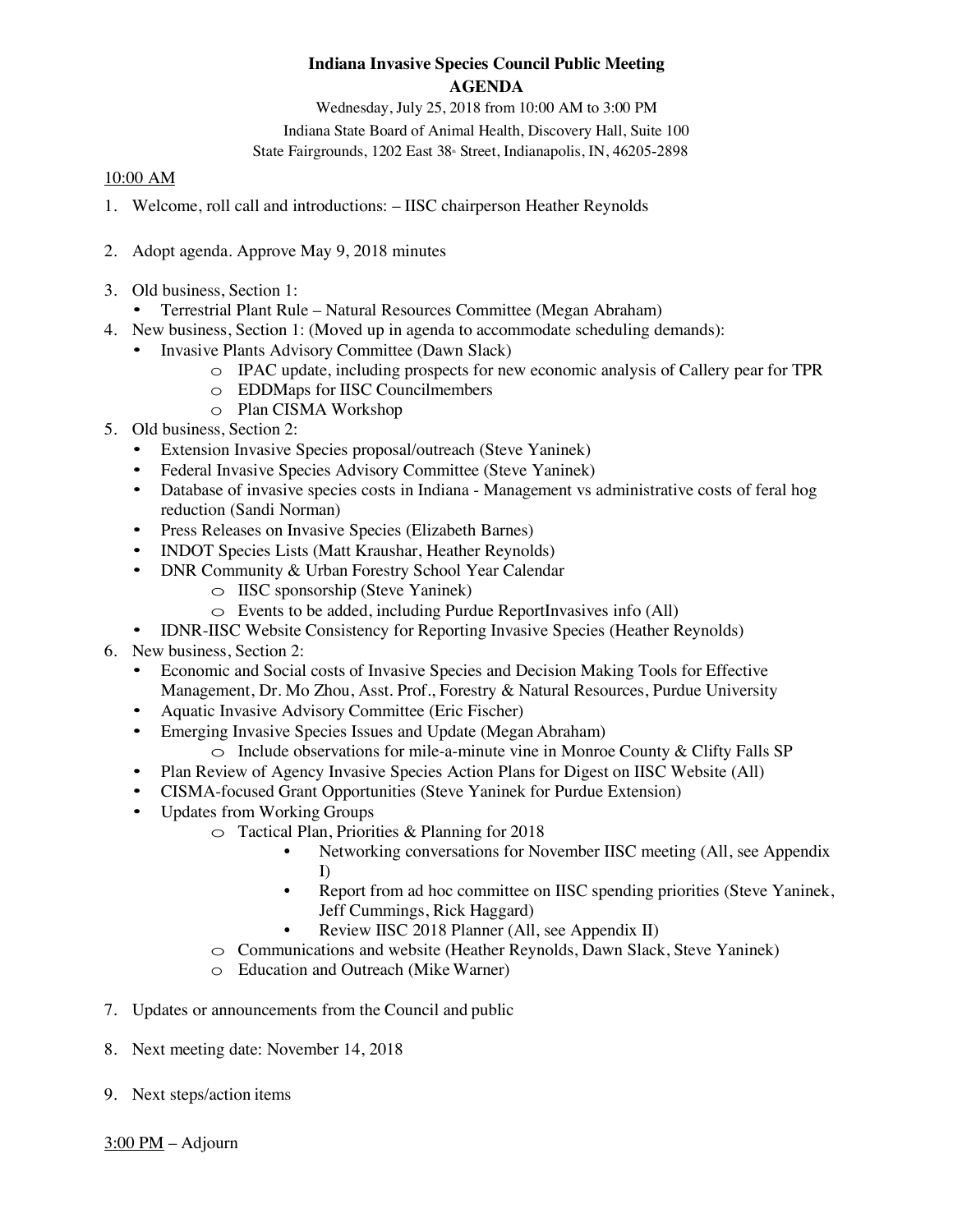## **Appendix I – Networking conversations w/ IISC for 2018**

- US Customs & Border Protection branch concerned with Ag pest and diseases
- County Weed Management Boards w/ NRCS
- SWCD statewide leadership
- Land trusts
- Master Gardeners John Orick, Purdue Horticulture and Landscape Architecture department
- US Fish & Wildlife bat biologist
- Crane Naval Installation Brady Miller with Department of Defense
- Private forestry and land managers
- DNR Nature Preserves Tom Swinford, John Bacone
- DNR Community and Urban Forestry Carrie Tauscher
- Indiana Forestry and Woodland Owners Association Liz Jackson
- Indiana Hardwood Lumberman's Association Ray Moistner
- RC&D Rural Conservation and Development Don Carlson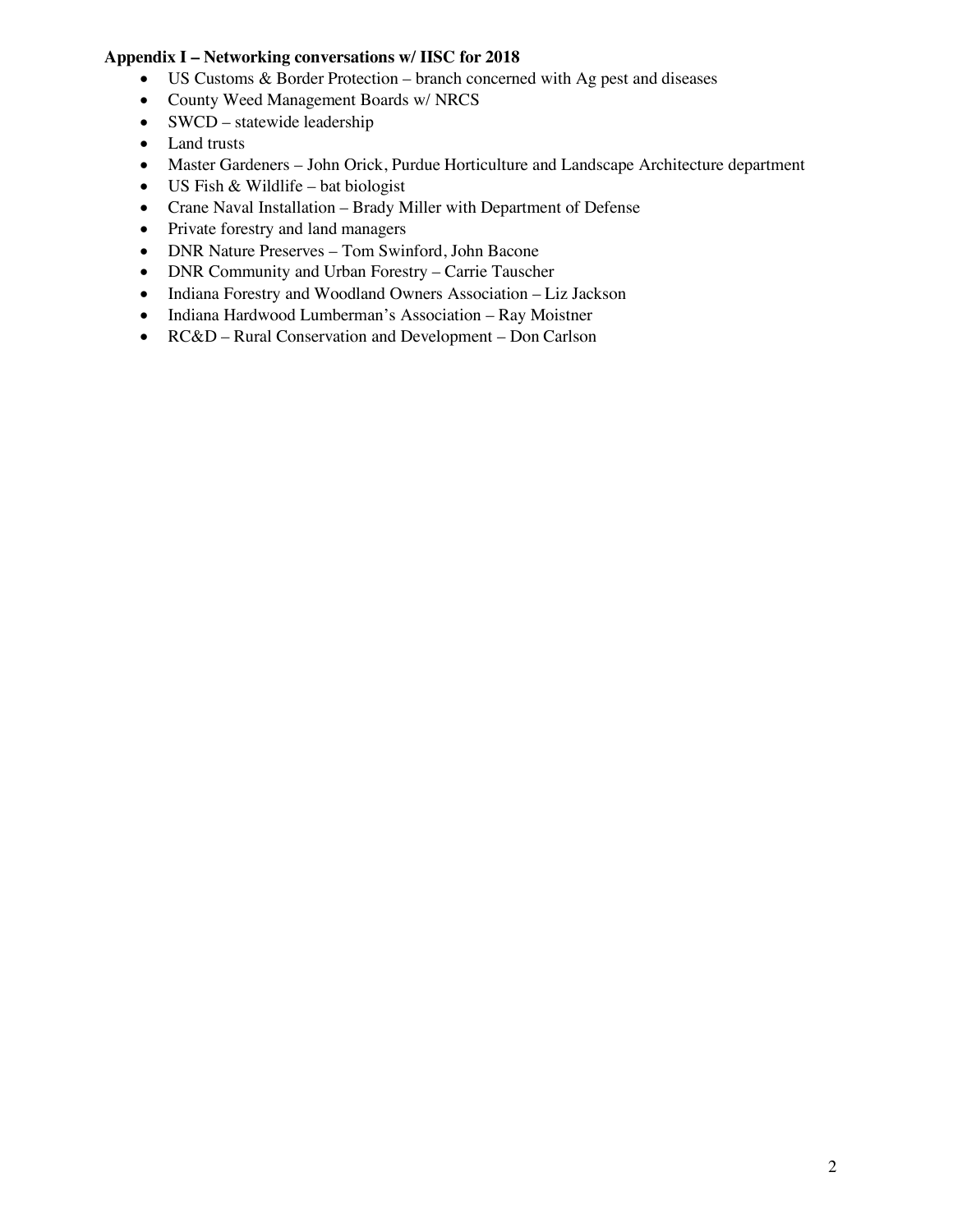## **Appendix II – IISC Planner for 2018**

| <b>DUTIES</b>                                                                                                                                                                                                                                                                       | <b>Key Action Items for</b><br>2018                                                                                                                                         | <b>Working</b><br><b>Group/Person</b>                     |
|-------------------------------------------------------------------------------------------------------------------------------------------------------------------------------------------------------------------------------------------------------------------------------------|-----------------------------------------------------------------------------------------------------------------------------------------------------------------------------|-----------------------------------------------------------|
| [Sec.4. (1)] Recommend priorities for projects, funding,<br>rules and laws concerning invasive species to the<br>appropriate governmental agencies and legislative<br>committees                                                                                                    | <b>Support Jacquart public</b><br>$\bullet$<br>appeal campaign in<br>support of Terrestrial<br><b>Plant Rule</b>                                                            | <b>Reynolds/Slack</b>                                     |
| [Sec.4. (2)] Recommend a lead state agency to develop<br>an invasive species inventory for each invasive species<br>taxon (plants, insects and plant diseases, aquatics,<br>animal diseases), and develop and maintain a data<br>management system for invasive species in Indiana. | <b>Discussion point for July</b><br>meeting: this item is<br>covered by the invasive<br>species lists developed by<br>DNR and IPAC, and by the<br><b>EddMaps initiative</b> |                                                           |
| [Sec.4. (3)] Communicate with other states, federal<br>agencies, and state and regional organizations to<br>enhance consistency and effectiveness in preventing the<br>spread of, early detection of, response to, and<br>management of invasive species.                           | January: Nick Johnson<br>$\bullet$<br><b>USDA APHIS PPQ.</b>                                                                                                                | <b>Abrams</b>                                             |
|                                                                                                                                                                                                                                                                                     | May: Carrie Tauscher<br>$\bullet$<br><b>DNR Community &amp;</b><br><b>Urban Forestry</b>                                                                                    | <b>Kraushar</b>                                           |
|                                                                                                                                                                                                                                                                                     | July: Mo Zhao Purdue<br>$\bullet$<br><b>U Nat. Res. Economist</b>                                                                                                           | Yaninek                                                   |
|                                                                                                                                                                                                                                                                                     | November:<br>$\bullet$                                                                                                                                                      |                                                           |
| [Sec.4. (4)] Coordinate invasive species education and<br>outreach activities.                                                                                                                                                                                                      | <b>IISC</b> is supporting<br>$\bullet$<br><b>Purdue's Report</b><br><b>INvasive Campaign,</b><br>https://ag.purdue.edu/r<br>eportinvasive/                                  |                                                           |
|                                                                                                                                                                                                                                                                                     | <b>Website updates</b><br>$\bullet$                                                                                                                                         | Reynolds/Slack/Yanin<br>ek                                |
|                                                                                                                                                                                                                                                                                     | Provide a list of invasive<br>$\bullet$<br>species reporting<br>inconsistencies to<br><b>Cameron Clark, IDNR</b><br>Director.                                               | Ellen<br>$\bullet$<br>Jacquart/Heather<br><b>Reynolds</b> |
|                                                                                                                                                                                                                                                                                     | <b>IN Conservation</b><br>$\bullet$<br>Partnership                                                                                                                          | <b>Steve Yaninek</b>                                      |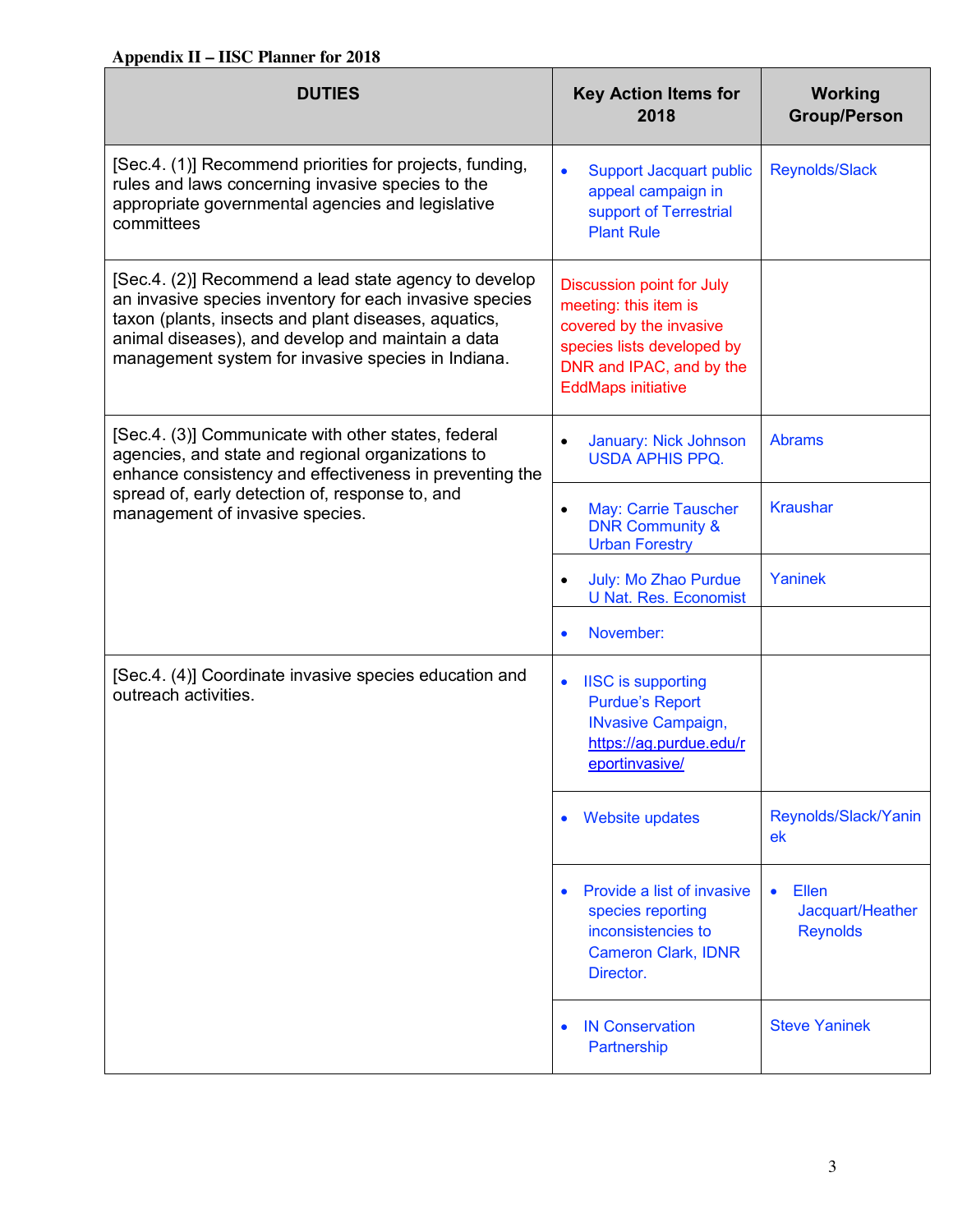|                                                                                                                                                                                                       | <b>May meeting: Sponsor</b><br>$\bullet$<br>ADPC calendar @<br>\$200                                                                                                                                                                                                                                                            | <b>Steve Yaninek</b><br>$\bullet$           |
|-------------------------------------------------------------------------------------------------------------------------------------------------------------------------------------------------------|---------------------------------------------------------------------------------------------------------------------------------------------------------------------------------------------------------------------------------------------------------------------------------------------------------------------------------|---------------------------------------------|
|                                                                                                                                                                                                       | <b>July Meeting: send</b><br>Carrie Tauscher info,<br>including the Purdue<br>ReportInvasive info for<br><b>ADPC calendar (which</b><br>go to every 5 <sup>th</sup> grade<br>teacher in state, to all<br>legislators                                                                                                            | All council<br>$\bullet$<br>members         |
| [Sec.4. (5)] Convene or support an invasive species<br>meeting at least once per biennium to provide<br>information on best practices and pertinent research<br>findings.                             | <b>IISC 3rd Biennial</b><br>$\bullet$<br>Conference, Feb. 15th<br>2018 - Grassroots<br><b>Networking &amp;</b><br><b>Resources to Manage</b><br><b>Invasive Species in</b><br>Indiana                                                                                                                                           |                                             |
|                                                                                                                                                                                                       | <b>July Meeting: Plan</b><br>$\bullet$<br><b>CISMA Workshop</b>                                                                                                                                                                                                                                                                 | All council members                         |
| [Sec.4. (6)] Assist governmental agencies in reviewing<br>current invasive species policies and procedures, and<br>addressing any deficiencies or inconsistencies in such<br>policies and procedures. | <b>Request to INDOT to</b><br>$\bullet$<br>remove invasive<br>species from the<br>landscaping plant list in<br>the next edition of the<br>operation manual, and<br>to refrain from using<br>known or suspected<br>invasive plants in<br>construction or<br>renovation projects until<br>the new specifications<br>are published | H. Reynolds and<br>$\bullet$<br>M. Kraushar |
|                                                                                                                                                                                                       | <b>July Meeting: Begin</b><br>$\bullet$<br>review of agency<br>Invasive species action<br>plans $\rightarrow$ present digest<br>thru IISC website                                                                                                                                                                               | All council<br>members                      |
| [Sec.4. (7)] Assist state agencies in reviewing the<br>agencies' performance measures for accountability<br>concerning the agencies' invasive species actions.                                        |                                                                                                                                                                                                                                                                                                                                 |                                             |